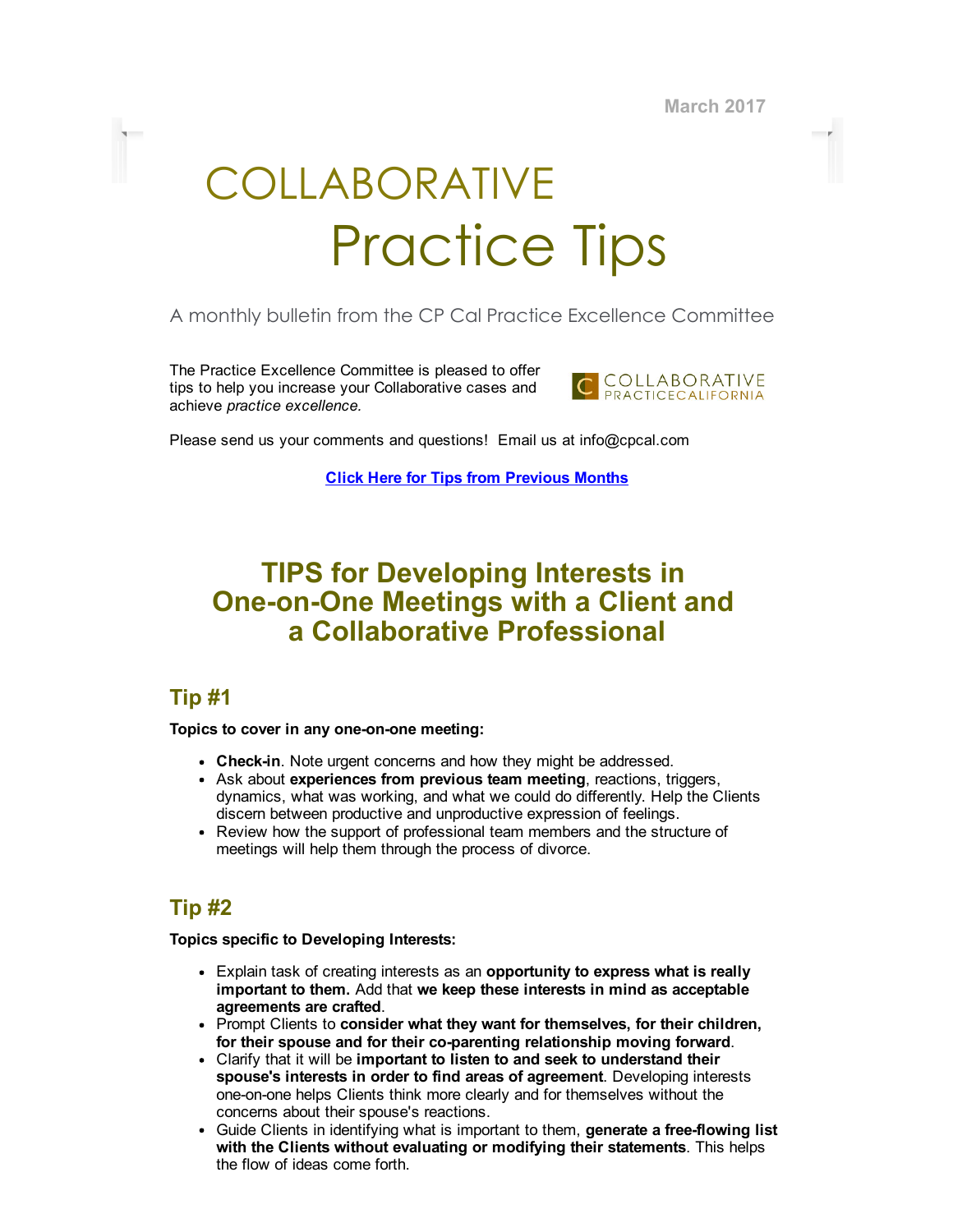- Then, go back over the list with the Clients and ask for further information about each interest (for example, "Tell me more about ... and what this means to you".)
- Clients typically need more than one session to develop interests thoroughly, to jot down more ideas at home, and as they discover new interests during the process.
- After discussing interests in one-on-one meetings, go over them again in a Client, Coach and Lawyer meeting prior to a full team meeting where generating choices for division of assets will occur. Most teams share the interests at a full team meeting before generating settlement options.
- Once developed, send the list of interests to the Professional Team via a Professional's only email. This allows the team to view both client's interests and find common interests that will help them move towards acceptable agreements.
- The neutral financial professional can prepare a list of the clients' interests and present them on flip charts grouping topics and highlighting those that create a foundation of common interests.

# Tip #3

Framing the Interests: Assist the Client in crafting sentences that express their interests. Gary Friedman and Jack Himmelstein (in Challenging Conflict: Mediation through Understanding) suggest four central criteria to keep in mind:

- 1. THE INTERESTS are significant to the Client (have emotional resonance and address an underlying fear/concern).
- 2. THE INTERESTS point toward multiple options (not too specific so it avoids polarized opinions, encourages open thinking and possible collaborative solutions).
- 3. THE INTERESTS are tangible/graspable (not too general. Question: what would help the process move forward).
- 4. THE INTERESTS describe a present or future benefit (rather than a cost to the other Client)
- Use the format of "How can we ... in a way that ..." (for instance, How can we share income/assets in a way that allows the children to stay in the same school?)

#### We are looking forward to seeing you at CP Cal Collaborative Conference XII!

### WE AGREE! Harnessing the Energy of Collaborative Practice



#### Hurry! Early bird registration ends March 27, 2017!

Don't miss this year's conference in Redondo Beach! With two pre-conference institutes, three plenary sessions, and 21 workshops to choose from, there is something for everyone.

Click here for **[Conference](http://files.constantcontact.com/1a1ee3dc001/22f294d6-f28c-4a85-b5dc-19d22e1c1c77.pdf) XII brochure** Click here for Conference XII Online [Registration](http://www.cpcal.org/cpcalconf.aspx) Visit the website: **[CPCal.org](http://cpcal.org/)** 

Two-day training in advance of the conference. CP Cal is also partnering with the Sacramento Collaborative Practice Group in offering a twoday training in advance of the Conference (Thursday-Friday, April 27-28). Discounts are available for conference attendees. For more information and to register, contact [LindieSCPG@divorceoption.com](http://LindieSCPG@divorceoption.com/) or call 916-455-5200.